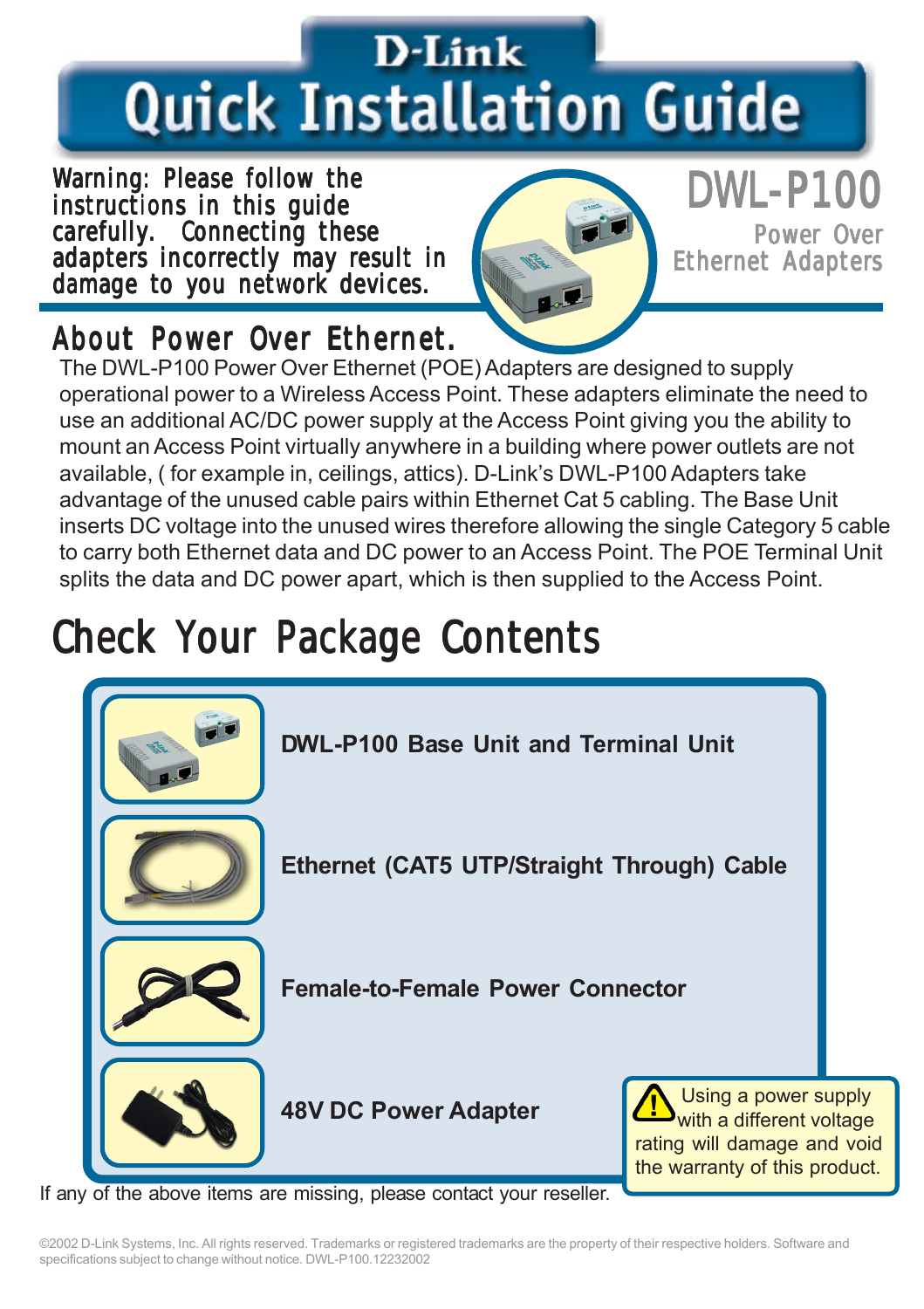



### **Terminal Unit**

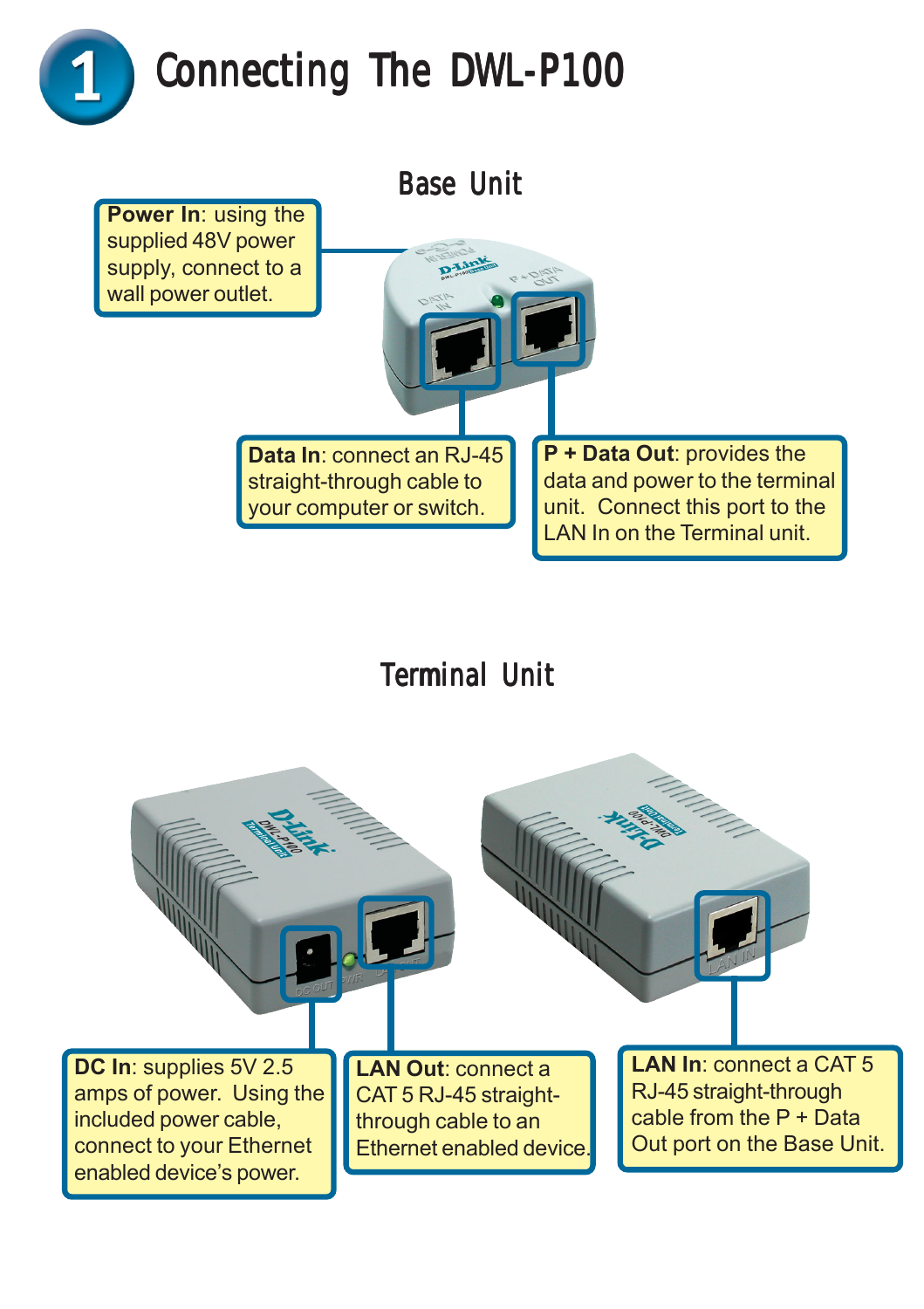### Connecting The DWL-P100

 DO NOT use two Base units together, or two Terminal units together. In configuring your network, pair one Base unit with one Terminal unit.

Insert one end of a Cat 5 Ethernet RJ-45 cable into the "LAN IN" port of the Base Unit. Connect the other end of the cable to your network switch or PC.



 **Do Not** mistake the "**LAN IN**" port with the "**P + DATA OUT**" port. Incorrectly plugging the wrong Ethernet cable into the wrong Ethernet port may cause serious damage to your network devices. **D-Link** will not replace or repair products or reimburse customers for devices that become damaged due to incorrect installation, nor is liable for any loss of business resulting in the incorrect installation of this product.

Plug one end of the Power Adapter into the "DC 48V IN" Base Unit and the other end into your electrical outlet. The green "PWR" LED on the Base Unit should light up.

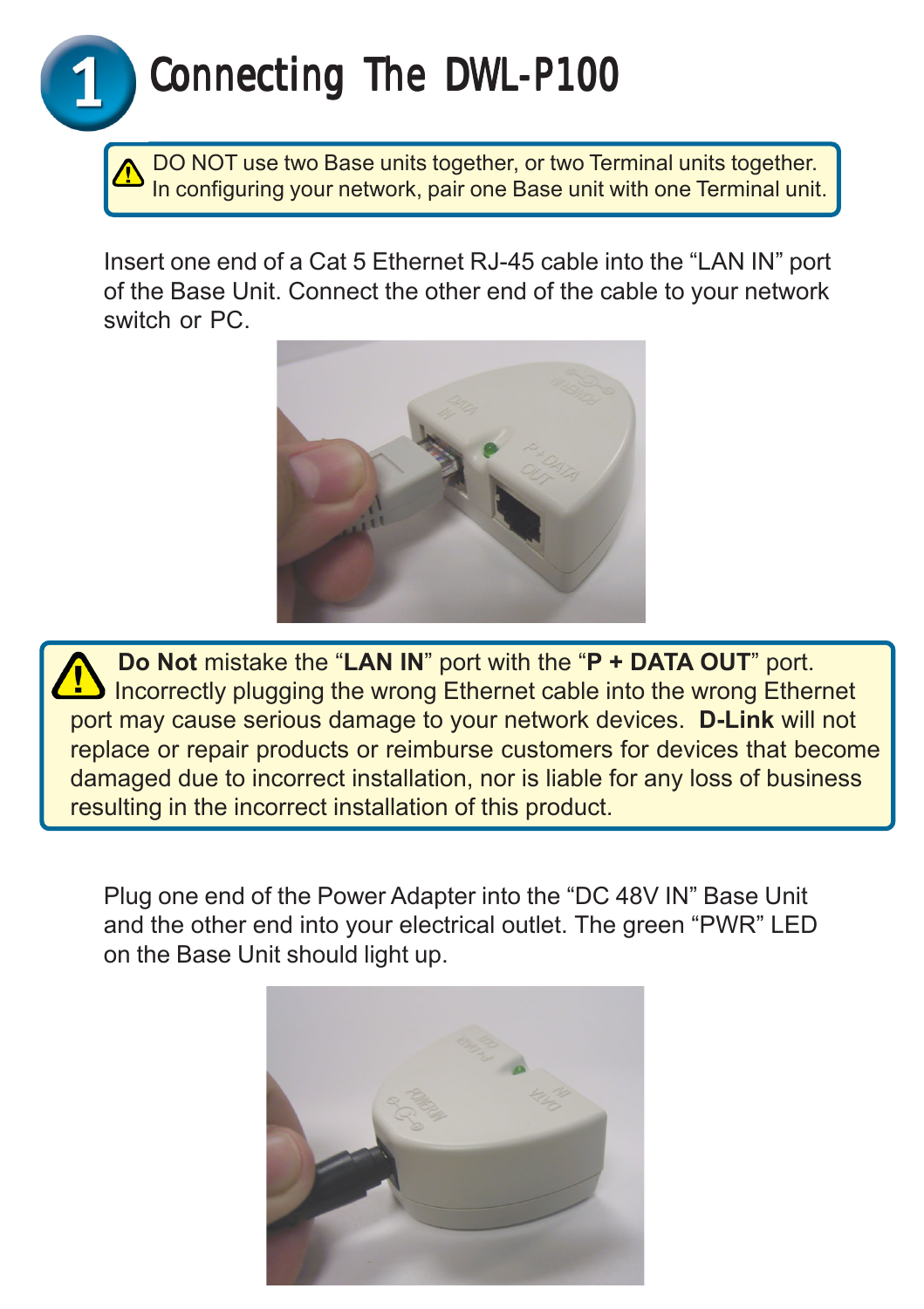

Connect another Cat 5 Ethernet cable from the Base Unit "P + DATA OUT" to the "LAN IN" of the Terminal Unit.

Only use a CAT 5 Ethernet straight-through cable.





Insert one end of the DC 5V Power Cable that is provided into the Terminal Unit, and the other end into the DC 5V of the Wireless Access Point. The green LED of the Terminal Unit should light up.



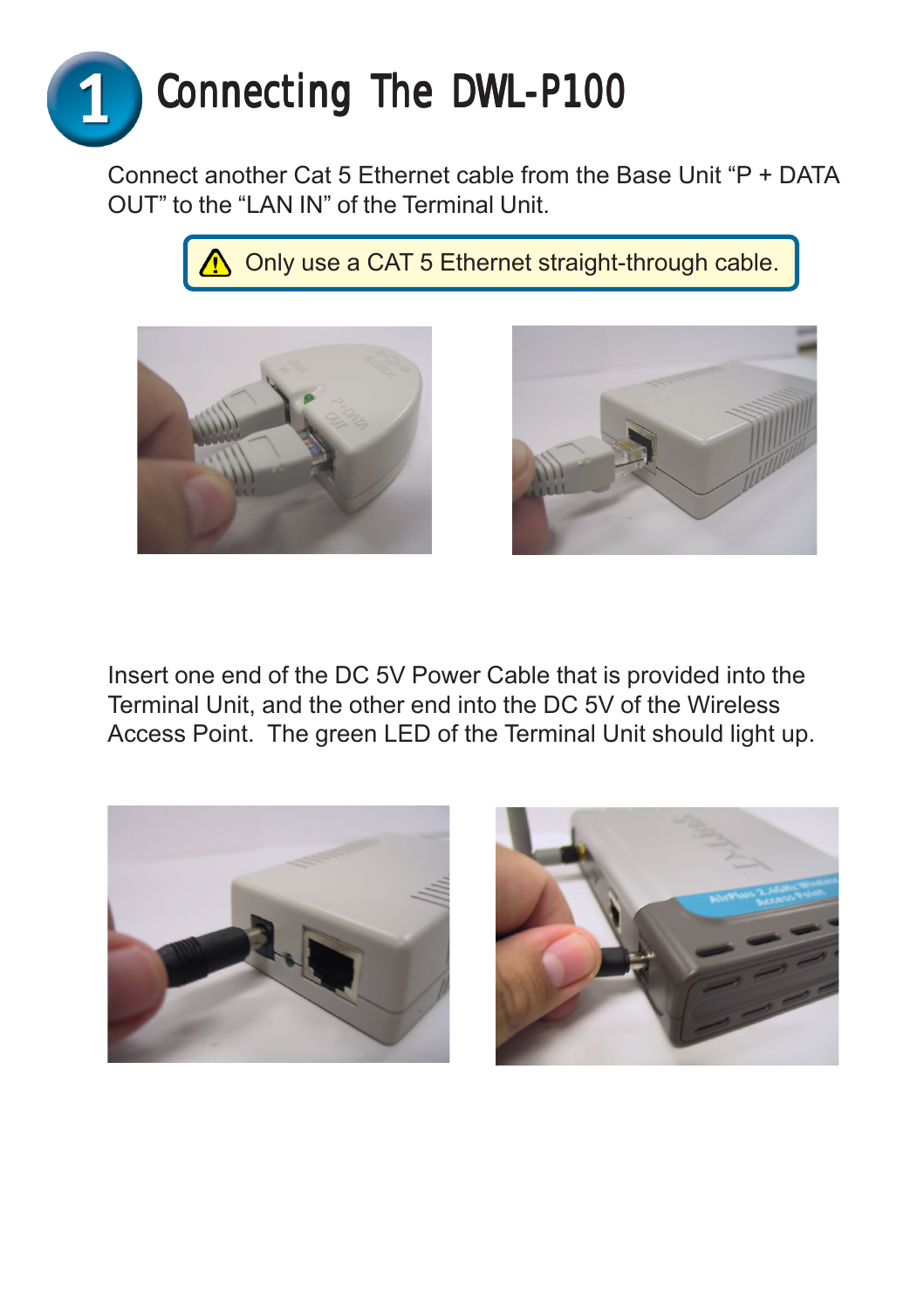

Connect the provided Cat 5 Ethernet cable from the Terminal Unit "LAN OUT" to the RJ-45 LAN port of the Wireless Access Point.





At this point, your Wireless Access Point should have power and data, and function normally.

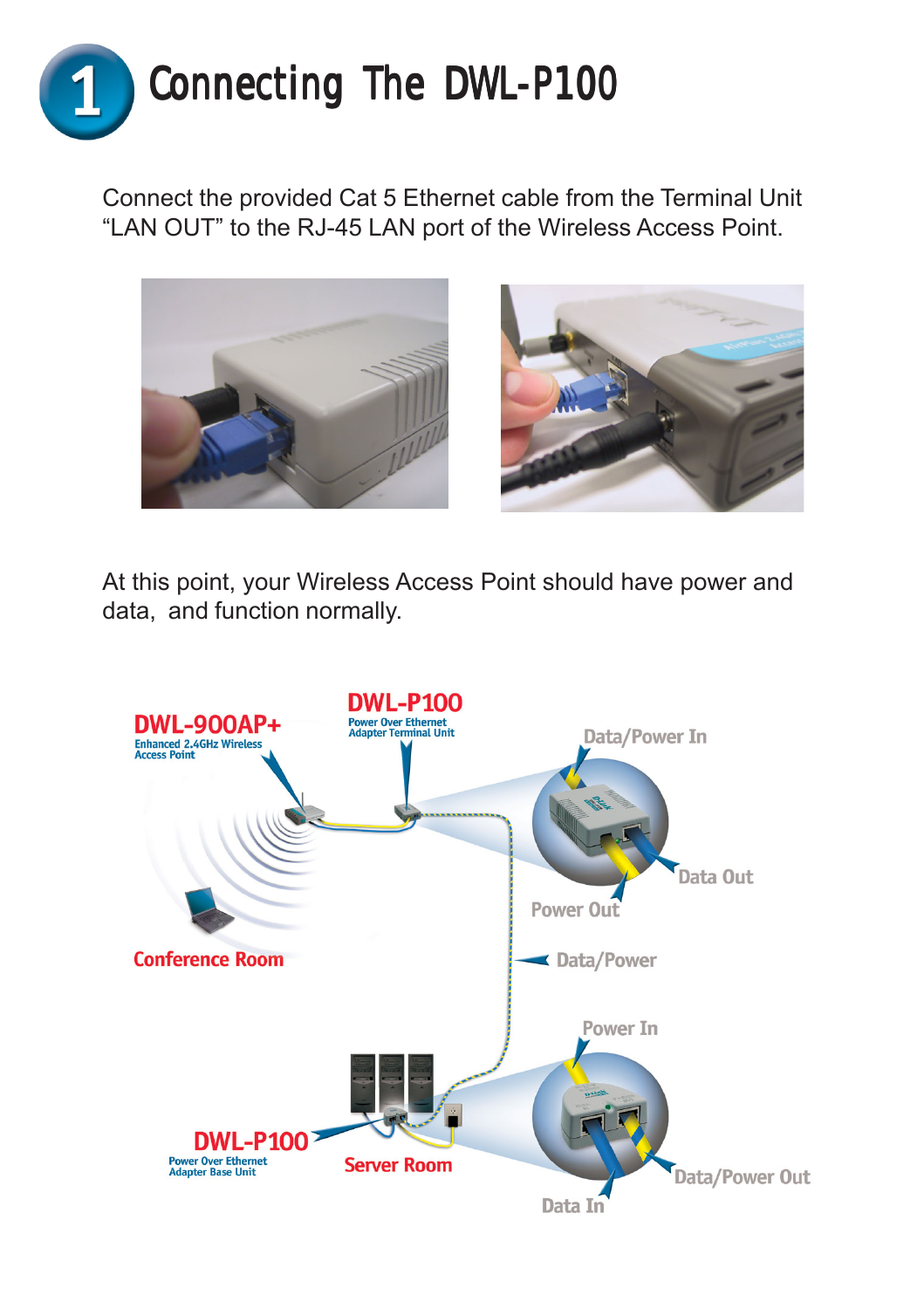### **Features**

- . Provides DC power over existing CAT 5 cabling to Access Points.
- . Transforms incoming AC power into low-voltage DC power.
- . Base and Terminal Power Over Ethernet modules powers any Wireless Access Point requiring 5V DC input.
- . Protects Access Points from possible damages due to power-surges.

## **Specifications**

#### **Category 5 Pin Usage**

- . Data: 1, 2, 3, 6
- . Power: 4, 5, 7, 8

#### **Voltage**

. Input: 48VDC, 400mA

. Output: 5VDC, 2.5A

#### **Ethernet**

. Connector: RJ-45

- . Data Rate: 10/100Mbps
- . Cable: TIA/EIA 568, Category 5

#### **Dimensions**

- $-Base$  Unit:  $5.3 \times 4.2 \times 2.5$ cm
- . Terminal Unit: 8 x 5.3 x 2.5cm

#### **Weight**

. Base + Terminal Unit: 3.3oz

#### **Temperature**

- . Operating: 0°C to 40°C (32°F to 104°F)
- . Storage: -20°C to 70°C (-4°F to 158°F)

#### **Operating Humidity**

. Up to 90%

#### **Warranty**

. 1 Year